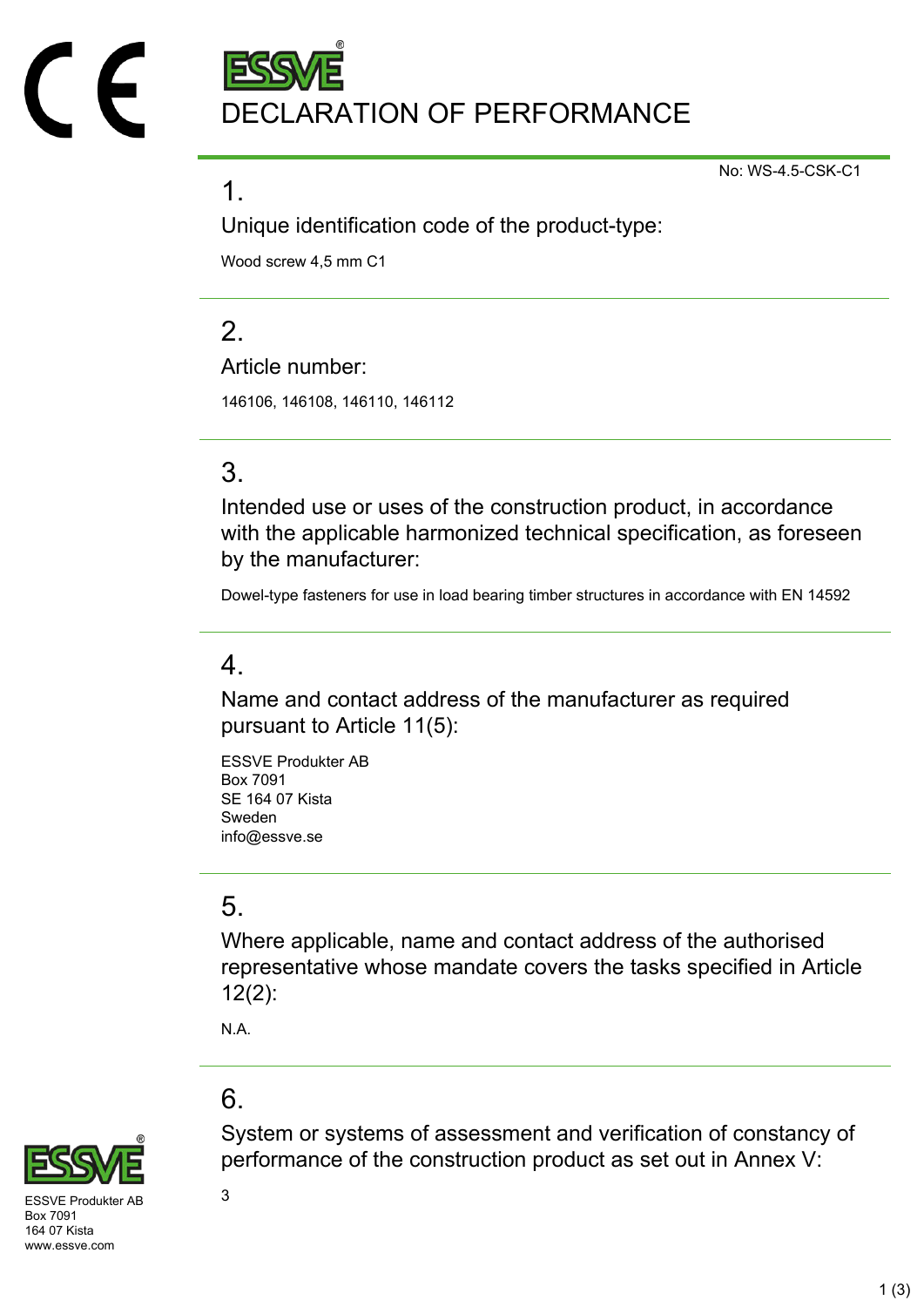

No: WS-4.5-CSK-C1

# 7.

In case of the declaration of performance concerning a construction product covered by a harmonised standard:

1015 performed: Initial Type Testing (ITT) under system:3 and issued:Test report

#### 8.

In case of the declaration of performance concerning a construction product for which a European Technical Assessment has been issued:

N.A. issued: in the basis of: performed: under system: and issued:

# 9.

Declared performance:

| <b>Essential characteristics</b>                                              | Performance                         | Harmonised technical specification |
|-------------------------------------------------------------------------------|-------------------------------------|------------------------------------|
| $M_{v k}$ [Nmm]                                                               | 3500                                | EN 14592:2008+A1:2012              |
| $f_{\text{ax k}}$ [N/mm <sup>2</sup> ] for $\rho_k$ = 350 kg/m <sup>3</sup>   | 16.7                                | EN 14592:2008+A1:2012              |
| $f_{\text{head},k}$ [N/mm <sup>2</sup> ] for $\rho_k$ = 350 kg/m <sup>3</sup> | 22.6                                | EN 14592:2008+A1:2012              |
| $f_{tens.k}$ [kN]                                                             | 6.3                                 | EN 14592:2008+A1:2012              |
| $f_{\text{tor }k}$ [Nm] / $R_{\text{tor }k}$ [Nm] $\geq 1.5$                  | $2,3(p = 450 \text{ kg/m}^3)$       | EN 14592:2008+A1:2012              |
| Durability (i.e. corrosion protection)                                        | Service class 2 acc. to EN 1995-1-1 | EN 14592:2008+A1:2012              |
| $d_1$ [mm]                                                                    | 2.8                                 | EN 14592:2008+A1:2012              |



Box 7091 164 07 Kista www.essve.com